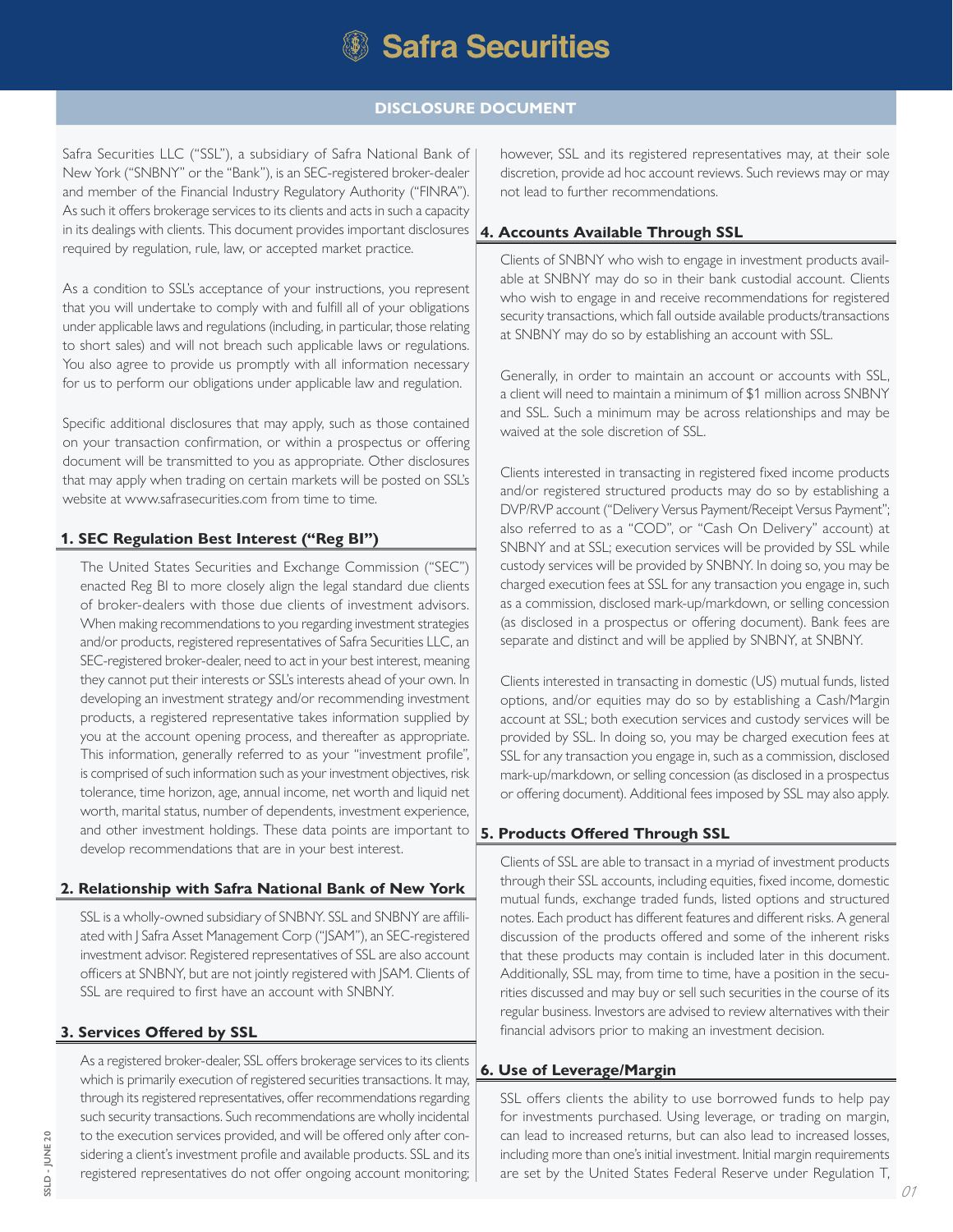and maintenance margin requirements are set by the self regulatory organizations. There are generally different margin requirements based on asset class. Before using margin or any leverage in your portfolio, you should understand the terms and conditions of margin as disclosed in SSL's Margin Agreement and Margin Disclosure Documents.

# **7. Fees**

Maintaining an account and/or trading in securities with SSL includes certain fees to you as an account holder, e.g. disclosed commissions or disclosed markups/markdowns for execution services. Additionally certain products have fees embedded in them (e.g. new issue structured products, domestic mutual funds) that are disclosed through that product's offering document or prospectus. Still others have ongoing fees that reduce the net asset value of that product (e.g. domestic mutual funds, exchange traded funds) that are also disclosed in that product's offering document or prospectus. Furthermore, SSL may charge certain maintenance and other fees depending on activity.

Please refer to SSL's Fee Schedule for a discussion of the fees applicable to the accounts, products and services offered under each arrangement.

# **8. Conflicts of Interest: Introduction**

As a broker-dealer, SSL faces a number of conflicts of interest, both real and perceived, in the regular course of business. However, there are a number of conflicts faced by the industry that SSL does not face, by virtue of its chosen business model. SSL does not conduct any sales contests, or maintain any sales quotas, bonuses or non-cash compensation that is tied to the sale of any specific security or security type. Nor does SSL utilize any preferred securities/funds lists, trade from inventory, produce security specific research reports (although it may provide access and/or distribute both independent and affiliated third party research reports), underwrite securities or make markets. Below is a discussion of the conflicts of interest that may impact the quality of recommendations received, and the processes by which SSL attempts to mitigate them. There conflicts are routinely reviewed and updated as needed.

#### **9. Conflicts of Interest: Registered Representative Compensation**

SSL's registered representatives compensation is paid through SNBNY and is based on two components: a negotiated base salary; and, a discretionary annual bonus. General factors that contribute toward the base salary and discretionary bonus include: service to clients; growth of assets; revenues produced; and, adherence to SSL and SNBNY's policies and procedures. Revenue produced would include the commissions and fees charged to clients at SSL; however, it is but one component in a larger calculation.

SSL registered representatives are not compensated as a percentage of commissions charged, nor is compensation differentiated based on product sold. However, given that commission and fee revenue generated at SSL is included in the calculation, registered representatives may be conflicted in the advice they provide. They may be incentivized to recommend higher trading levels that may lead to more commissions being charged; they may recommend higher cost products than alternatives available in the marketplace.

SSL, in an effort to mitigate these compensation conflicts of interest, has put into place policies and procedures to review client activity and the justification for certain products or strategies.

# **10. Conflicts of Interest: Higher Fee Products**

In line with, and in furtherance of, the discussion regarding registered representative compensation, registered representatives may be incentivized to promote products with a higher cost or fee structure for their clients in an effort to increase revenue attributed to the registered representative to, in turn, increase his/her overall compensation. Such products may include mutual funds and the appropriate underlying share class, and structured notes, which, even with reduced selling concessions capped to be in-line with permissible secondary market commissions, may include higher margins than comparable secondary market commissions. However, with respect to structured notes, the product is generally customized to fit a need or desire that a client or clients have traditionally requested. In both instances, prospectuses and/or offering memoranda are provided to customers which disclose the pertinent cost structure.

SSL, in an effort to mitigate these product conflicts of interest, has put into place policies and procedures to review client activity and the justification for certain product recommendations.

### **11. Conflicts of Interest: Allocation of New Issues**

On some occasions, SSL may have access to some security offerings, generally as a selling group member or as a placement agent. Some of these offerings may be in high demand, and SSL's final allocation may be less than its indication. As such, there may be an incentive to allocate high-demand, scarce securities to more favored clients, based on relationships, assets or revenue generated. In some instances, particularly fixed income offerings, SSL and its parent company, SNBNY, may also be competing for an allocation if legally permitted. When an allocation that is less than its aggregate indication is received, SSL generally pro-rates the account-level allocations, but may be forced to cut some allocations to zero to preserve an ordered distribution (e.g. ensuring that a minimum quantity is met). Additionally, clients' registered representatives are not involved in the allocation process and have no influence in such decisions.

# **12. Conflicts of Interest: Outside Business Activities**

Some of SSL's registered representatives may engage in business activities outside of their responsibilities at SSL and SNBNY. Such activities need to be approved by SSL supervisory and compliance personnel and disclosed on a registered representative's Form U4. Potential conflicts caused by outside business activities, including loss of time focused on SSL matters, material relationships with public entities, etc. are factors that are considered prior to approval. Registered representatives are prohibited from recommending securities in which they may have a material relationship with, including via an outside business activity.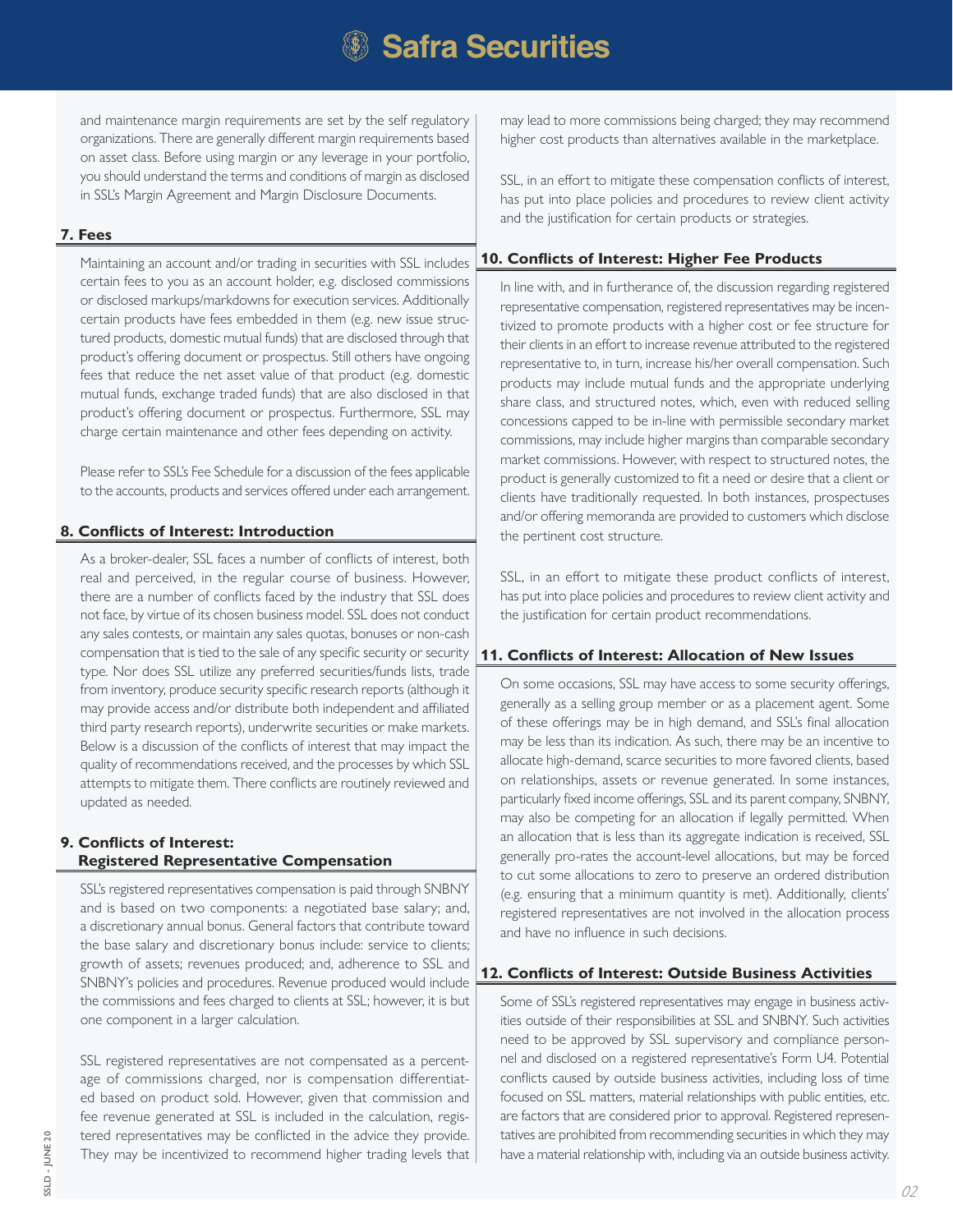#### **13. Conflicts of Interest: Registered Representative Personal Trading**

Some of SSL's registered representatives may engage in the trading and investing of securities in their personal accounts for their personal benefit, either where they are the beneficial owner or maintain a control relationship over. SSL maintains policies and procedures in place regarding the personal trading of its registered representative, including training, surveillance and supervision. Such policies and procedures include the prohibition of making recommendations in any security for which they may hold a material position, based on the size of the position and the liquidity available in the marketplace, excluding exchange-traded funds, given their liquidity and derivative nature.

#### **14. Conflicts of Interest: Business Entertainment**

Registered representatives and other SSL employees may seek to entertain their clients in a variety of ways; however, business entertainment should be limited in scope and in no way be considered extravagant. Registered representatives may feel that increased business entertainment will lead to increased business and therefore may be incentivized to entertain their clients. Private banking, however, in which SSL is intertwined with, is traditionally "relationship" based and registered representatives generally focus significant time on building relationships that increase client loyalty to the institution and specifically to the registered representative. SSL maintains policies and procedures, including training, surveillance and supervision, regarding business entertainment and the requirement that such entertainment is neither excessive nor extravagant.

### **15. Conflicts of Interest: Gifts**

Registered representatives and other SSL employees may receive and/ or bestow gifts from/to clients. Such gifts may be seen as attempts to induce the registered representative to give preferential treatment to a client or to induce more business from the client, respectively. FINRA regulations and SSL policy limits these gifts to \$100 per person per year. Registered representatives are required to report any gifts, given or received, to compliance personnel. Additionally, SSL maintains training and surveillance regarding the receipt and/or bestowal of gifts, to ensure they are within the confines of Firm policy and industry regulations.

# **16. Conflicts of Interest: Charitable Donations**

Similar to gifts, registered representatives and other SSL employees may make charitable donations to foundations and causes that contain significance to their clients in an effort to ingratiate themselves with their clients and increase business. SSL maintains policies and procedures, including training and surveillance, regarding charitable donations made in furtherance of business interests, particularly that such donations are not excessive in number or value.

# **17. Conflicts of Interest: Political Contributions**

Registered representatives and other SSL employees may make contributions to certain political campaigns in an effort to ingratiate themselves with a candidate in the hope that once that candidate wins political office, he/she may be in a position to direct business or influence others to direct business to SSL. SSL requires all registered representatives to disclose any political contributions made, and maintains policies and procedures, including training and surveillance, to ensure that such contributions are not excessive in number or value.

# **18. Conflicts of Interest: Confidentiality**

SSL's registered representatives, by virtue of their responsibilities at SSL, SNBNY or otherwise, are in a unique situation to know the positions, trading activities and intentions of their clients with respect to securities and investments. Although unlikely, such knowledge has the potential to be used to front-run, either for personal gain or for preferred clients' gain, other clients' orders. Furthermore, registered representatives may have access to material, non-public information and may attempt to trade, or induce clients to trade, upon such information so as to produce immediate, observable results. SSL maintains policies and procedures, including training and surveillance, regarding the need to keep client information, and other material, non-public information, confidential.

## **19. Safra Securities, LLC Privacy Policy** (SEC Regulation S-P; the Gramm-Leach-Bliley Act)

SSL is dedicated to protecting your privacy and handling any personal information we receive from you with care and respect. When you use an SSL service, you should understand when and how your personal information is collected, used, disclosed, and protected.

SSL Privacy Policy: In providing financial services to you, SSL collects certain personal information about you. SSL's policy is to keep this information strictly safeguarded and confidential, and to use or disclose it only as necessary and/or customary in order to conduct its business, provide its services to you, and as otherwise permitted by law. SSL's Privacy Policy is available on the Safra Securities website at www.safrasecurities.com.

Information Collected: Non-public personal information ("NPI") is individual information about you or your family that is necessary in order to provide any or all of SSL's services to you. NPI may include your name, address, telephone number, employment, income, family members, assets, liabilities, investment objectives, and personal financial situation. SSL collects NPI from sources such as applications, forms or other communications, including electronic communications, and transactions with SSL as well as from credit reporting agencies and other non-reporting third parties.

Information Disclosed: SSL discloses NPI about you only as permitted by law or authorized by you. SSL may use personal information in order to operate its business and service you, such as: service and maintain accounts and transactions; verify income and assets; monitor and archive communications; and verify your identity in accordance with the USA Patriot Act of 2001.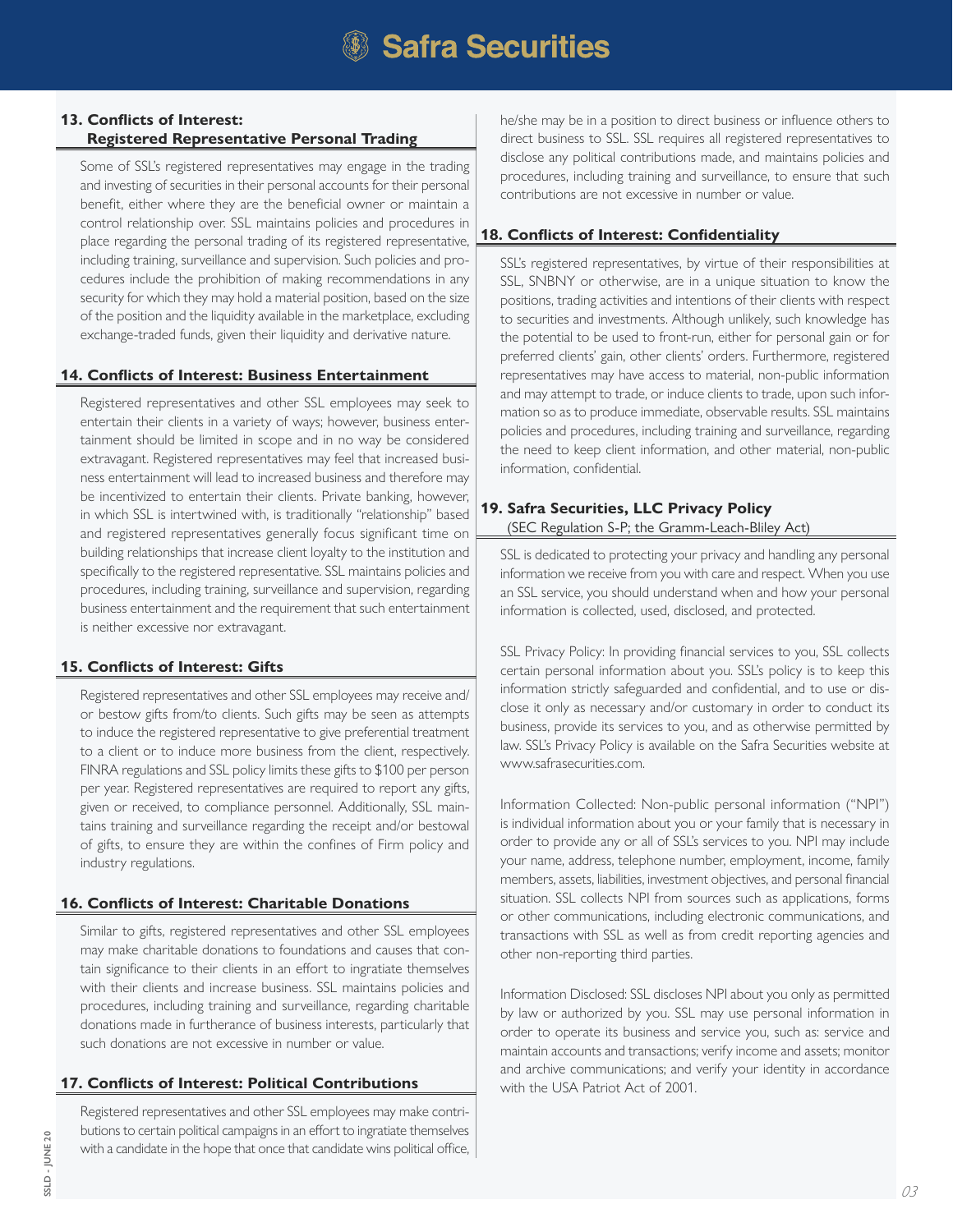SSL may disclose or share personal information about you to its **22. Routing of Client Orders** affiliates, such as banks or investment advisers in order for its affiliates to provide and service accounts and transactions, such as custodial services, data processing and loan servicing, as well as to service providers to maintain accounts and transactions (such as an executing broker). SSL may also share personal information as required by law. SSL also requires its vendors to adhere to its privacy policy.

SSL does not sell your information to any companies so that they may solicit you.

Security Policy: SSL considers your information to be confidential. Only those individuals who need your information to perform their jobs are authorized to have access to that information. SSL also maintains physical, electronic, and/or procedural safeguards with respect to your information in order to protect the confidentiality of your information.

SSL will adhere to the policies and practices described in this notice for both current and former clients of SSL, which will be reviewed periodically (or as required by regulation), and will assign certain SSL personnel with the responsibility for data privacy, and will inform employees of their privacy responsibilities. If you have any questions regarding our privacy policy, please contact us at (212) 704-5500.

Website Privacy Policy: Visitors to the SSL website, www.safrasecurities.com, will remain anonymous. SSL does not collect personal identifying information about visitors to its site.

SSL's servers collect standard non-identifying information about visits to the site, such as date and time visited, IP address, city, state, and country. This information is used to compile standard statistics on site usage. If you have provided personal identifying information via e-mail (such as name and address), the information will only be used to communicate with you to handle your request. It is not sold or transferred to other parties.

### **20. Securities Investor Protection Corporation** ("SIPC") (FINRA Rule 2266)

SSL is a member of the Securities Investor Protection Corporation ("SIPC"), which protects securities of its members up to \$500,000 (including \$250,000 for claims for cash). For additional information regarding SIPC, including obtaining a copy of a SIPC brochure, please contact SIPC at (202) 371-8300 or by emailing asksipc@sipc.org. Also, please visit the SIPC website at www.sipc.org.

# **21. Investor Education and Protection** (FINRA Rule 2267)

An investor brochure that includes information describing FINRA BrokerCheck may be obtained from FINRA. The FINRA BrokerCheck Hotline Number is (800) 289-9999 and the FINRA website address is www.finra.org.

# (SEC Regulation NMS Rule 606)

SSL currently routes equity and option executions to certain third party market makers, market centers and exchanges in accordance with its best execution policies unless you have instructed SSL to route your orders to certain venues. Information about SSL's order execution is available on SSL's website (www.safrasecurities.com) via the "Disclosures: Order Routing Information" link.

# **23. Payment for Order Flow** (SEC Regulation NMS Rule 607)

SSL sends certain equity orders to exchanges, electronic communications networks, or broker-dealers during normal business hours and during extended trading sessions. In certain instances, SSL may receive payment for order flow, or discounts, rebates, reductions of fees, or credits from the venues to which it routes client orders for execution. SSL may be also charged access fees depending upon the characteristics of a particular order and any subsequent execution. The details of these payments and fees are available upon written request.

#### **24. Business Continuity Plan** (FINRA Rule 4370)

To address interruptions to its normal course of business, SSL maintains a business continuity plan, which includes geographically dispersed data centers and alternate processing facilities. The plan is reviewed annually and updated as necessary.

The plan outlines the actions SSL will take in the event of a building, city, or regional incident, including: continuous processing support by personnel located in unaffected facilities; relocating technology or operational personnel to alternate regional facilities; and relocating technology data processing to an alternate regional data center.

All SSL operational facilities are equipped for resumption of business and are tested. Regarding all circumstances within its control, SSL's recovery time objective for business resumption, including those involving a relocation of personnel or technology is four (4) hours, depending upon the availability of external resources.

In the event that SSL experiences a significant business interruption, you may contact SSL to process limited trade-related transactions, cash disbursements, and security transfers. Instructions must be in writing and transmitted via email or by postal service as follows:

Safra Securities LLC 546 Fifth Avenue New York, NY 10036

With respect to both email and postal instructions, no guarantee can be made to timely processing given the manner in which the instructions are transmitted.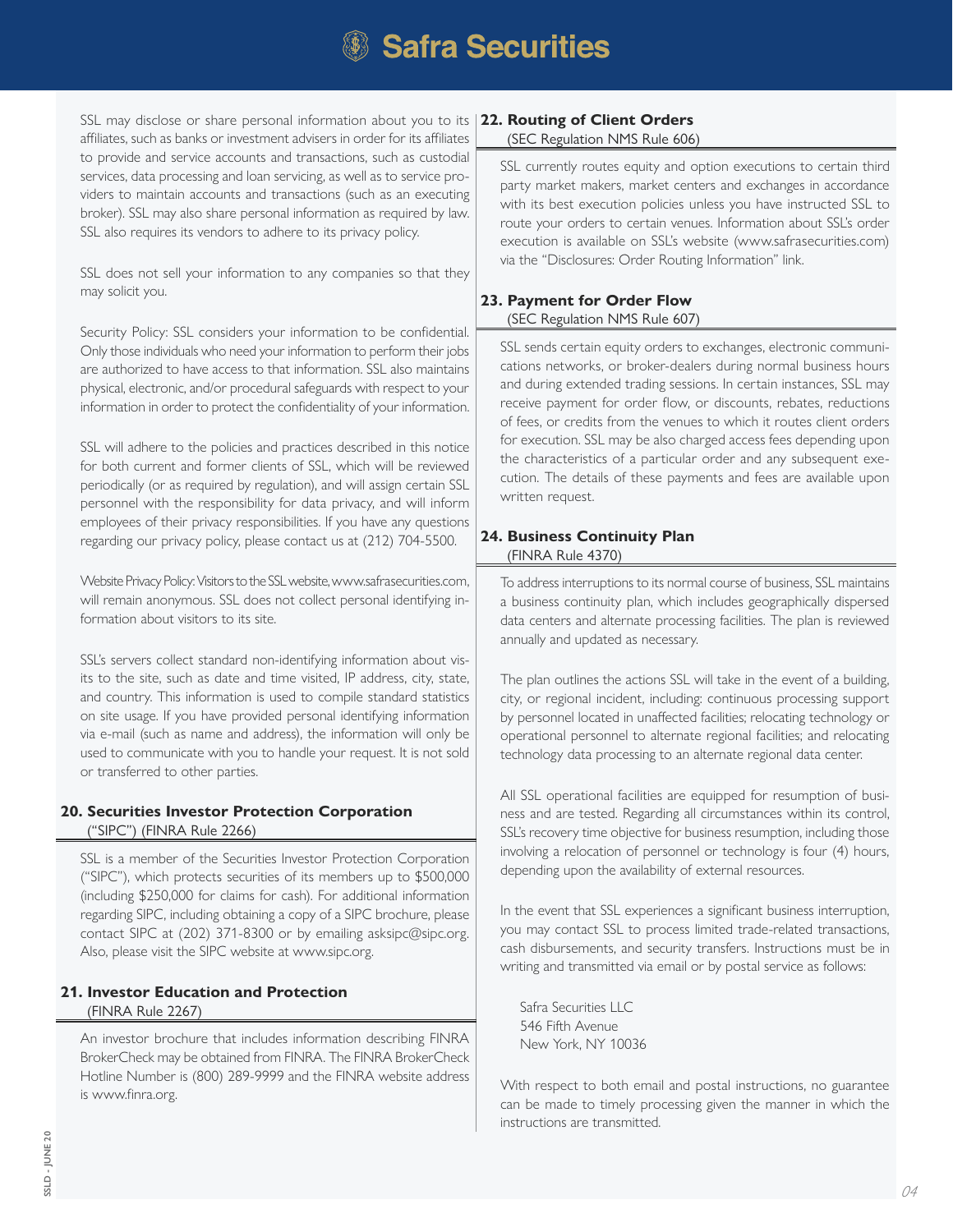For additional information about how to request funds and securities **27. SSL Order Placement and Routing** when SSL cannot be contacted due to a significant business interruption, please visit: www.safrasecurities.com or www.safra.com, or call (212) 704-5500 for recorded instructions.

# **25. Account Opening Information and Anti-Money Laundering Background Check**

To help the government fight the funding of terrorism and money laundering activities, federal law requires all financial institutions to obtain, verify, and record information that identifies each person who opens an account.

What this means for you: if you are an individual opening an account, SSL will ask for your name, address, date of birth, and other information that will allow it to identify you. SSL will also ask to see your driver's license, passport or other government issued identifying documents.

If you are a business, SSL will ask for your business name, a street address and a tax identification number. SSL will also ask to see government-issued documents that will allow it to establish your existence.

If you are an advisor and/or otherwise acting as an agent for underlying clients, you may also be required to represent that you are able to provide documentation as to the identities of your underlying clients (and in some cases, the beneficial owners of the securities) if requested by regulators or other entities that participate in the order execution process for trades that you have placed with SSL.

Federal regulations also require financial institutions to develop, implement and enhance procedures for identifying and knowing all of their clients. Pursuant to those requirements, SSL account-related activities are subject to review. In order to ensure compliance with the law, SSL must ask you questions regarding your occupation, the nature of your business and the expected activity on your account. There may be circumstances where SSL may need to inquire about transactions placed through your account in order to understand the purpose and ensure the validity of such transactions. SSL appreciates your anticipated understanding and cooperation. Notwithstanding the above, SSL reserves the right to close your account and take any other reasonable and necessary actions that SSL deems warranted.

### **26. Complaints**

Client complaints concerning services provided by SSL may be directed to:

Safra Securities LLC Attn: Compliance Department 546 Fifth Avenue New York, NY 10036 Phone: (212) 704-9317

With respect to U.S. stock, you may place orders with SSL telephonically or electronically (via email or instant message); SSL will not accept orders via facsimile, text message or voicemail. SSL will route such orders based on its best execution policy (and ongoing review and analysis of best execution results) to its network of market centers, executing brokers or alternative trading venues unless you instruct us to route orders for some products or particular trades to a designated venue. Orders are not deemed "accepted" by SSL until an acknowledgment has been sent or otherwise communicated to you.

# **28. "Not Held" Orders**

Generally, SSL will treat orders for institutional accounts and other orders of "material" size, based on quantity and market liquidity, as generally placed on a "Not Held" basis, unless otherwise notified to treat the order as "held". "Not Held" orders provide time and price discretion in the execution of the orders; "held" orders do not permit SSL to exercise time and price discretion. A market order requires immediate execution at the prevailing market price, while a limit order can only be executed at the limit price (or better).

With respect to "not held" orders, SSL will "work the order" to endeavor to obtain the best fill for the client, considering all the agreed-upon terms of the trade and the market conditions surrounding the order. Please feel free to discuss how you your orders will be treated with your registered representative.

#### **29. Stop Orders Disclosure** (FINRA Rule 5350)

All stop or stop limit orders accepted by SSL trigger on the last sale subject to any corporate actions.

### **30. Extended Hours Trading**

SSL strives to provide its clients with the best execution possible in all its securities transactions. As such, SSL strongly discourages the placement of orders during extended hours trading sessions. Extended hours trading sessions are defined as both pre-market hours trading (before 9:30 AM ET) and after-market hours trading (after 4:00 PM ET) in US equities. SSL, as an accommodation, may grant an occasional exception to clients due to extraordinary market conditions.

Extended hours trading orders will be classified as DAY orders, i.e. will only be in force for the day the order is given; Good-Till-Cancelled (GTC) and Good-Till-Date (GTD) orders will not be accepted. Additionally, if unexecuted, extended hours trading orders will expire at the end of such trading session, i.e. pre-market trading session orders will expire at 9:29:59 AM ET, regular market trading session orders will expire at 4:00:00 PM ET and after-market trading session orders will expire at 8:00:00 PM ET, unless otherwise instructed.

Trading during extended hours includes a number of added risks, including but not limited to: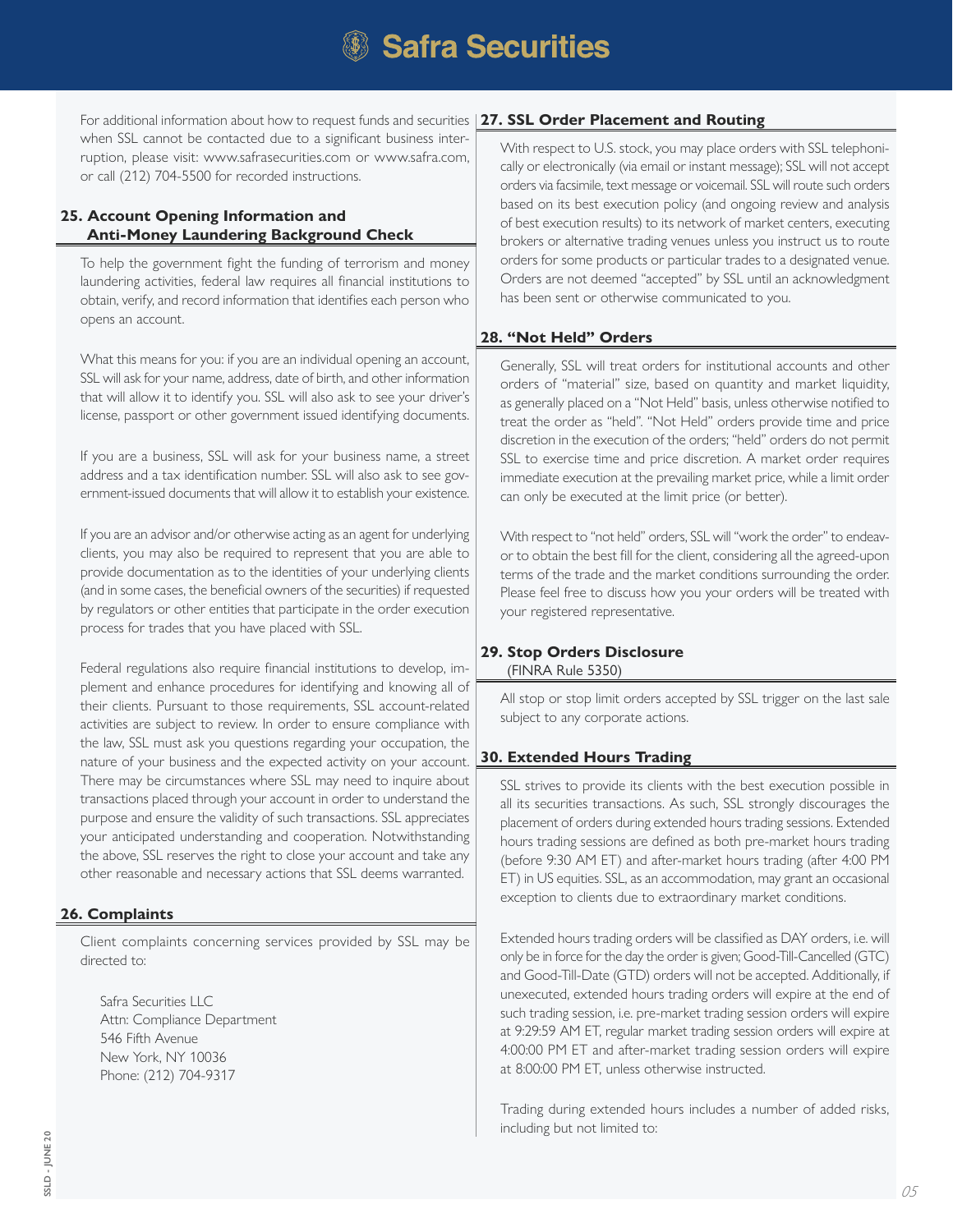- Risk of Lower Liquidity;
- Risk of Higher Volatility;
- Risk of Changing Prices;
- Risk of Unlinked Markets;
- Risk of News Announcements;
- Risk of Wider Spreads.

SSL reserves the right to reject acceptance of any extended hours trading order or change the hours of acceptance of any extended hour trading notice at its discretion, without prior notice.

## **31. Trading Halts; Limit Up/Limit Down** (FINRA Rule 6190)

When a trading halt is in effect (for example if a "Limit Up/Limit Down" halt has been triggered) for a security, a client may still submit orders for such security. Such orders will be accepted and routed for execution, but they will only be executed on a best-efforts basis upon the resumption of trading in such security which may be at a higher or lower price. Clients are encouraged to use limit orders to protect themselves against significant pricing changes upon the resumption of trading.

#### **32. Indications of Interest and Post-Trade Advertisements** (FINRA Rule 5210)

SSL uses certain vendors to advertise indications of interest ("IOI") which are transmitted over FIX protocol to institutional clients (or through direct communication to client order management systems). They indicate an interest in buying or selling securities. IOIs will include many of the following elements; security symbol, side of the market, size, capacity and/or price, consistent with regulatory guidance. When publishing IOIs, SSL will adhere to guidelines published by the service provider and applicable regulatory guidelines, including when and whether SSL will designate an IOI as natural, i.e. a mandate from another client to search for the contra-side, as opposed to SSL committing capital. Typically, these are good for the trading day. Any posted IOI will not indicate the size of the order that you have submitted to SSL and the IOI will be cancelled when the order is filled. Clients from whom IOIs have been sourced may include affiliates of SSL. Please contact your registered representative with any questions.

SSL may also disseminate post-trade information in the form of trade advertisements through vendors that are based on the executed volume associated with your orders. SSL may also share order and post-trade data on an aggregated or anonymous basis within the Safra group for bona fide business purposes.

# **33. Short Sales Disclosure and Procedures**

You will advise SSL prior to entering a short sale order if you do not own the security or are unable to deliver the security in a timely manner.

Short sales must be executed in a margin account.

Short sales are subject to regulatory controls or cannot be executed under certain market conditions.

When you make a short sale it is necessary to borrow securities to make delivery and SSL cannot guarantee that shares will be available to facilitate a short sale. By submitting a short sale order, you agree to pay all charges for borrowing the shares for as long as you hold the short position.

Short sales can be subject to a buy-in from the applicable settlement date and thereafter. SSL does not guarantee a minimum time to short a position.

If SSL is not able to borrow (or re-borrow) the stock sold short, it may cover your position by buying the stock at the current market price at SSL's discretion and without notice to you; you agree to be liable for any resulting debit balance.

Margin accounts are marked-to-market daily and any increase in the value of a short position will result in that unrealized loss being added to your debit balance, with interest charged as described below. Conversely, a drop in the value of the short position will decrease your debit balance. Short Sale proceeds help secure our loan and may not be withdrawn. You are liable for any dividends paid on securities you have sold short.

If market conditions change, if the lenders should call in your borrowed securities for any reason (e.g. a tender offer), if the closeout requirements of Regulation SHO become applicable, and you cannot cover in time to make delivery, SSL may need to purchase securities in the open market at current market price and market conditions. You will be responsible for any resulting loss, short rebate expense, or associated costs incurred by us in connection with short transaction.

Further information about initial margin and maintenance margin requirements are set forth in the Safra Securities LLC Margin Agreement.

# **34. Failure to Deliver Securities Sold** (SEC Regulation SHO)

When you enter an order to sell an equity security long you represent to SSL that: (i) you own the securities being sold without restriction; and that the securities are in custody (with the Bank or SSL); or (iii) that you will deliver them to SSL by the settlement date. Failure to deliver such securities on the settlement date, may result in the cancellation of the sale order (at SSL's discretion) or if the securities are not received by SSL before the commencement of trading on the third settlement day after the original settlement date, SSL may enter an order to purchase the like kind and quantity of securities (which will be charged to your account) to close out the sale transaction.

If you enter an order to sell a security short, and you fail to deliver the securities to SSL by the settlement date, your sale transaction will be marked as a fail-to-deliver position. Regulation SHO requires that any fail-to-deliver position in equity securities be closed out by the opening of trading on T+4 settlement days.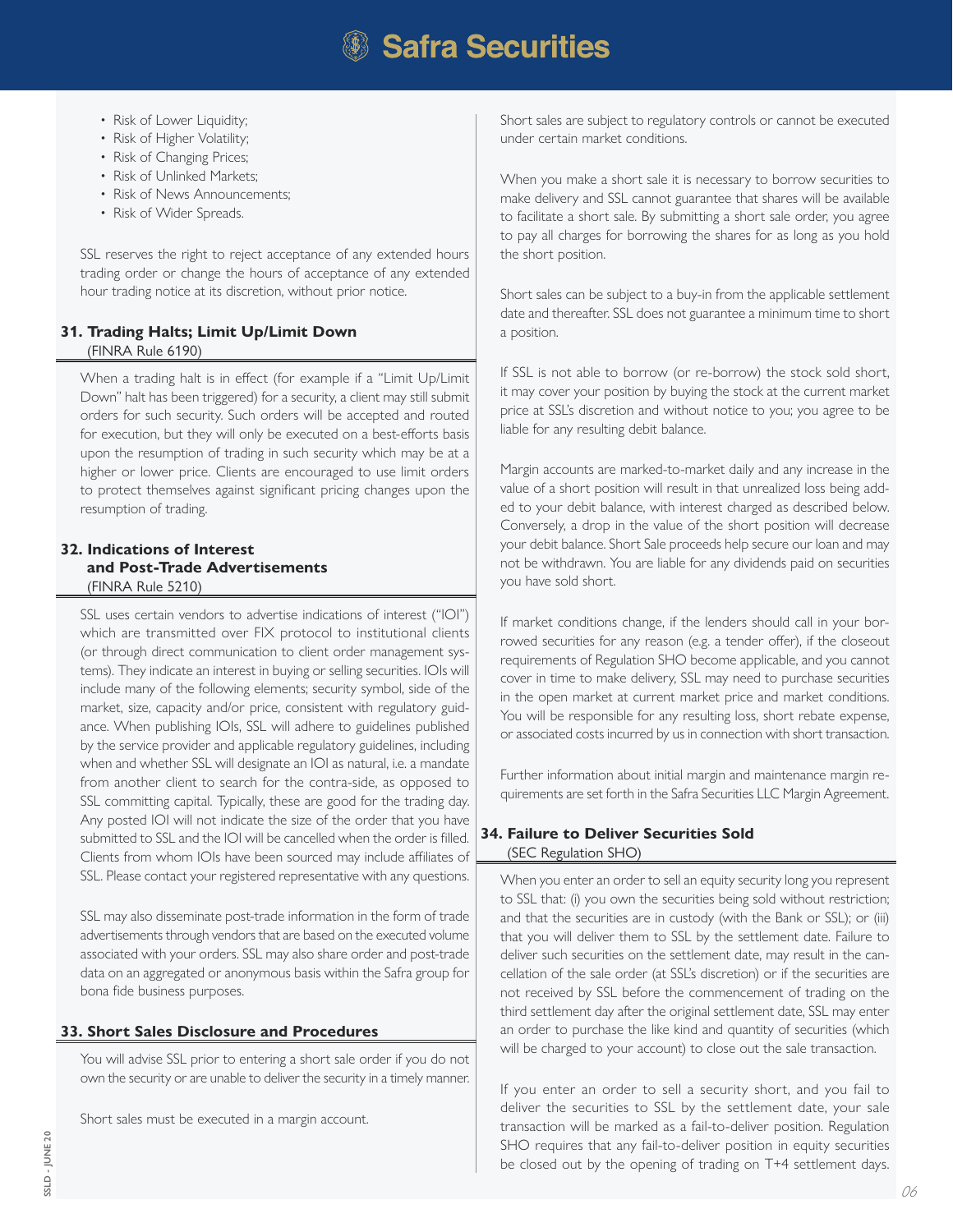SSL may initiate a buy-in or a borrow to close-out the transaction **40. Monthly Statement Securities' Pricing** which means that SSL will purchase or borrow shares of like kind and quantity (in either case, charged to your account) to close-out the sale transaction. Please note that if a limit-up/limit down circuit breaker has been triggered, SSL may not be able to submit a short-sale order unless it is and can be marked as short-exempt under the rule.

#### **35. Callable Securities**

To the extent SSL holds on behalf of any customer account, securities which, by their terms, may be called or redeemed prior to maturity ("callable securities") and a partial call or redemption involving such securities occurs, the following procedures will be followed: SSL will generally administer the partial call or redemption via an impartial lottery system by which it will allocate among its customers the securities to be selected as called or redeemed.

#### **36. Clearly Erroneous Disclosure** (FINRA Rule 11890)

If the SEC, an SRO or other applicable regulatory body determines that an executed trade is clearly erroneous or must otherwise be cancelled, SSL will be required to cancel the trade and will not be able to honor the executed price, any price guarantee or other terms associated with such trade.

# **37. SSL Statement of Financial Condition**

(SEA Rule 17a-5; FINRA Rule 2261)

A complete copy of the SSL's most recent Statement of Financial Condition filed with FINRA is available at www.safrasecurities.com.

### **38. Unclaimed Property**

Each state has laws that govern when accounts are considered inactive or unclaimed and when SSL is required to send a client's funds or securities to the state. We encourage you to make sure your accounts remain active so you receive regular statements, have the full use of your accounts, and avoid the potential of having your account assets transferred to the state as unclaimed property. SSL will send you a letter in advance if your account assets may be transferred to the state as unclaimed property.

#### **39. Lost or Stolen Securities** (SEC Rule 17F-1)

All lost or stolen securities must be reported to the Securities Information Center (SIC).

Lost Securities: if your periodic client statement indicates that securities were forwarded to you and you have not received them, you should immediately notify SSL. If you later discover the securities, you should immediately inform SSL in order to avoid problems with any stop transfer notice regarding the lost securities. If you request a replacement certificate you may be charged for an indemnity bond to protect against loss in the event an innocent purchaser acquires the lost certificate. If notification is received within 120 days after the mailing date, as reflected on your periodic statement, replacement will be made free of charge; thereafter, a fee for replacement may apply.

Securities, primarily illiquid fixed income securities (including brokered CDs) and structured notes where there is no active marketplace, may be priced using evaluations, which may be matrix or model-based, and do not necessarily reflect actual trades. These price evaluations suggest current estimated market values, which may be significantly higher or lower than the amount you would pay (receive) in an actual purchase (sale) of the security. These estimates, which are obtained from various sources, assume normal market conditions and are based on large volume transactions.

### **41. Investing in Equity Securities**

An investment in an equity security generally represents an ownership stake in the underlying company. As an owner, your investment is at risk of going to zero in the event the company is unable to execute on its business strategy and generate sustainable revenues or, alternatively raise capital. The types of equities one may invest in vary widely, from highly speculative start-ups to more established companies with stable cash flows. Investors in equity securities are generally looking for growth and/or speculation, with some equity securities offering growth and/or income, depending on the nature of the company and its business.

# **42. Investing in Listed Options**

Listed options offer the holder the right, but not the obligation, to either buy the underlying instrument (in the case of a call option) or sell the underlying instrument (in the case of a put option) at set terms during a set time period. The short seller, however, has the obligation to either sell the underlying instrument (in the case of a call option) or buy the underlying instrument (in the case of a put option) at set terms during a set time period, if the holder exercises the option. Options have a finite life, and can be used to hedge a portfolio or for speculation. As such investors can protect positions in their portfolio, enhance the income of the portfolio, or speculate on the price movements of the underlying instrument, depending on the strategy employed. Clients interested in investing in options should read SSL's Option Disclosure Agreement and the Option Clearing Corporation's Characteristics and Risks of Standardized Options before engaging in option activity.

### **43. Investing in Fixed Income Securities**

An investment in a fixed income security generally represents a loan you have made to the underlying entity, making you a creditor to that entity. As a creditor, you generally receive periodic interest payments and a repayment of face principal at maturity. However, an entity may default on its interest payment and/or be unable to repay the face principal at maturity, and your investment may suffer as a result, potentially losing its full amount. The entities that issue fixed income securities vary widely, and range from the United States government, to municipalities, to other sovereign entities, to corporations. The creditworthiness of these entities also varies widely, from highly rated to non-investment grade and beyond (defaulted). Investors in fixed income securities are generally looking for income, and, depending on where they invest along the creditworthiness spectrum, either preservation of capital (e.g. US T-bills) to speculation (e.g. junk bonds).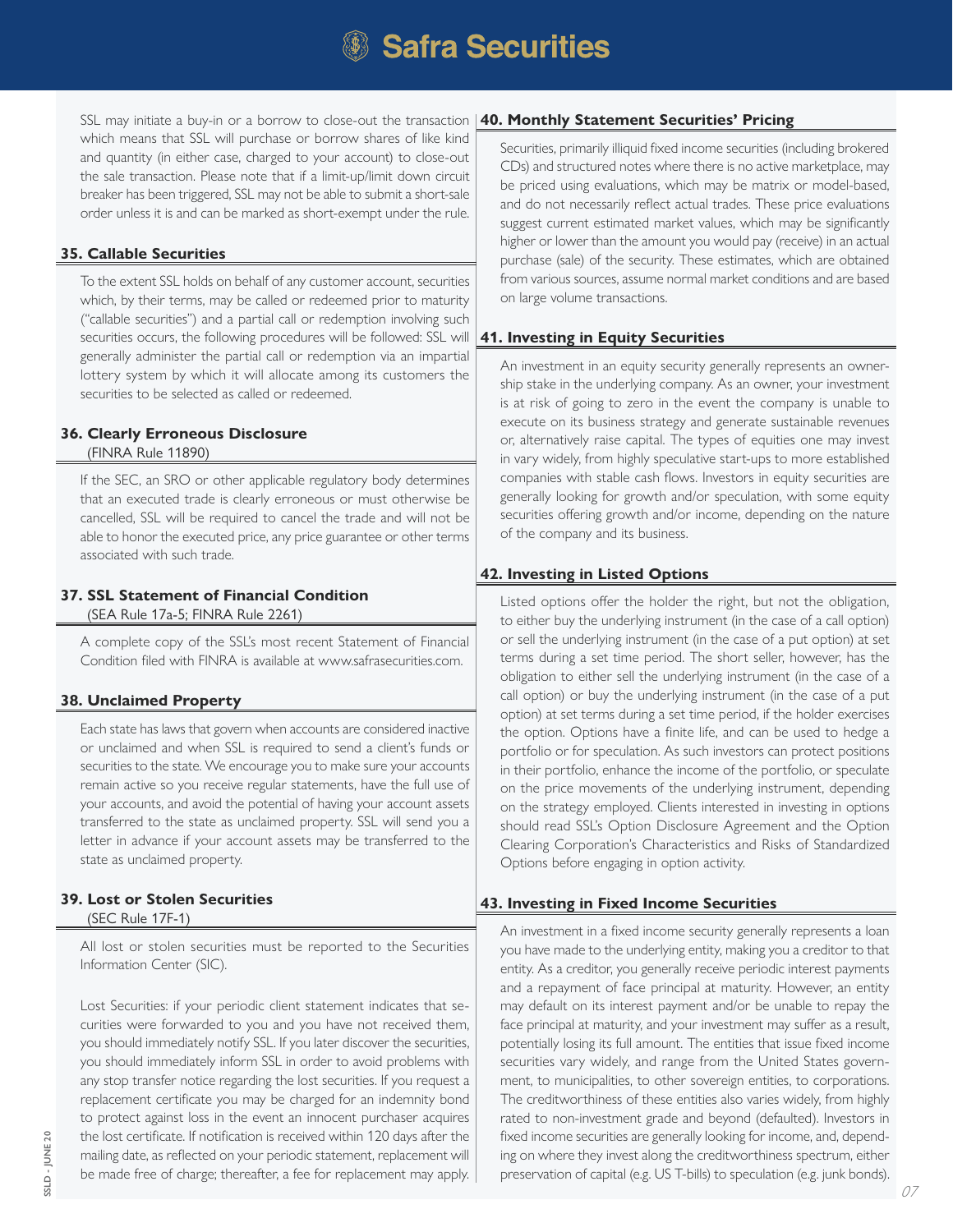#### **44. Investing in Structured Notes**

Structured notes is a general term encompassing a wide variety of products that often offer varying coupon rates and outcomes based on observable, independent market events regarding some underlying instrument (e.g. an equity security, a basket of equity securities, commodity prices, interest rates, etc.). Most structured notes are underwritten by independent, unaffiliated investment banks, based on criteria relayed by SSL to meet an explicit or perceived need among its client base. Often, these investment banks utilize derivatives and other sophisticated techniques to create and/or hedge the risk of these structured notes. These structured notes that are registered with the SEC may be available to SSL clients. They are generally employed by investors with speculation and income as investment objectives. Before investing in a structured note, investors should read the product's offering memorandum to understand the features, risks and fees associated with the product.

# **45. Investing in Exchange Traded Funds (ETFs)**

Exchange traded funds (ETFs) are pooled investment vehicles that trade on an exchange with liquidity provided by the marketplace. ETFs can track an index, a sector, or be actively managed to maintain a chartered investment strategy/objective. Some ETFs also attempt to offer leveraged and/or inverse daily returns for a particular index or sector. To achieve these leveraged and/or inverse returns, the ETF's sponsor generally engages in complex derivative strategies. The use of such products, along with daily target returns (rather than longer term time horizons) can cause these funds to be more volatile and subject to extreme price movements. As such, they are not meant to be long term investments and are for investors with a trading, or speculative, investment objective. Before investing in an ETF, traditional, leveraged or inverse, an investor should read the fund's prospectus to understand the fund's objective, strategy and cost structure.

### **46. Investing in Domestic Mutual Funds**

Domestic mutual funds are open-end investment companies registered with the SEC. Generally they are pooled investments offered on a continuous basis priced off of the net asset value of its underlying investments. Mutual funds can offer the benefits of diversification and professional management and can be an easy and efficient way to invest. Most mutual funds offer various share classes with differing cost structures depending on the needs and time horizon of the investor. Mutual funds can track a particular index, or to be actively managed in order to maintain a chartered investment strategy objective. They can run the gamut to fairly staid funds to highly speculative funds, employing sophisticated tactics, e.g. the use of derivatives. As with all investments, mutual funds involve risk. Before investing in a mutual fund, an investor should read the fund's prospectus and other investment materials to understand the fund's objective, strategy and cost structure, including any discounts/breakpoints for certain volume threshold purchases.

Mutual funds are designed for long-term investors, not active traders who attempt to "time the market". Most mutual funds implement practices and procedures to protect shareholders from investors who seek to practice a market-timing strategy. Market timing involves the rapid buying and selling of mutual fund shares in an attempt to realize short term profits. This excessive trading of mutual fund shares may disrupt a fund's investment strategy and may also negatively influence a mutual fund's performance results. Mutual funds use a variety of techniques to discourage investors from using mutual funds to practice market timing, including imposing redemption fees, implementing trading restrictions, and identifying and isolating market timers.

# **47. Risks Involved in Security Investments**

An investment in any of the securities featured above involves risk; that risk, however, varies across these asset classes and even within. Below is a brief discussion of some of the risks that may apply to your investments. This list is not intended to be exhaustive:

- Market Risk: Market risk refers to the risk that the price of your investment is priced in the marketplace at a price less than (greater than) than the price you purchased it at (sold short), thereby leading to a loss in your investment.
- Business Risk: Business risk refers to the risk that the corporate entity you've invested in may not be able to achieve its business plan and generate revenues to sustain its business, either due to competition, inept management, regulatory changes or other market forces. As such, the value of your investment may decrease, leading to a loss on your investment.
- Credit/Default Risk: Credit risk and default risk refer to an entity's ability to continue making interest payments on its outstanding obligations or return principal at maturity of those obligations. Generally, entities seen to have greater credit or default risk will be priced lower in the market. As such, the value of your investment may decrease, leading to a loss on your investment.
- Country/Geopolitical Risk: Country risk, or geopolitical risk, refers to the risk inherent in different countries or areas of the world, which may or may not have mature governments, legal frameworks or economies and may or may not be susceptible to political instability. Investments in entities in such jurisdictions may have increased risk as a result. As such, investments in entities located or doing business in these locations may decrease, leading to a loss in your investment.
- Foreign Exchange Risk: Foreign exchange risk refers to the risk involved with entities that have operations in foreign jurisdictions and the market impact of fluctuations in foreign exchange rates will have an adverse impact on their earnings. As such, investments with exposure to foreign exchange risk may be more susceptible to fluctuations in the foreign exchange market and lead to a loss in your investment.
- Interest Rate Risk: Interest rate risk refers to the sensitivity of certain investments to a movement in interest rates. Generally, when interest rates move up, interest-paying investments, and some dividend-paying investments, move down in price.